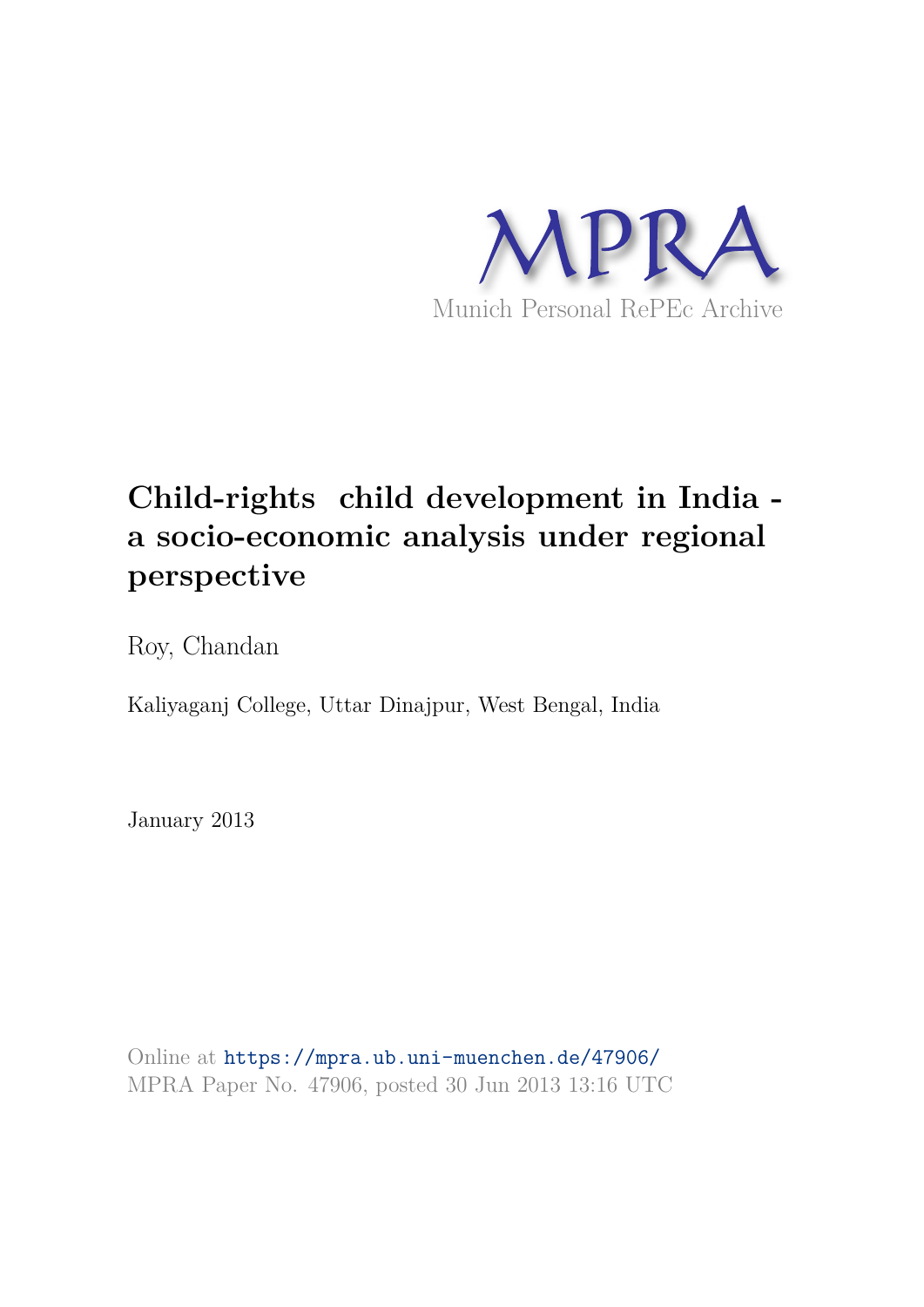## **Child Rights & Child Development in India:** *A Socio-Economic Analysis under Regional Perspective*

Chandan Roy\*

#### **1. Introduction**

Every human being below the age of eighteen years is known as 'child' according to the universally accepted definition of United Nations Convention on the Rights of the Child (UNCRC). The need for special safeguard for the child had been stated in the Geneva Declaration, 1924. It was also proclaimed in that declaration that the child by the reason of his physical and mental immaturity needs this special safeguard including appropriate legal protection. The need to extend particular care to the child as stated in the Declaration of the Rights of the Child was adopted by the General Assembly on 20 Nov, 1959.

 In 1989, the world leaders recognized that Children should have human rights too and for that they need a special convention, i.e., a universally agreed set of non-negotiable standard and obligation. The Convention on the Rights of the Child (UNCRC, 1989) is the first legally binding international instrument to incorporate the full range of human rights—civil, cultural, economic, political and social rights within child rights.

The Convention sets out these rights in 54 articles and two Optional Protocols. It spells out those basic human rights that every child should have wherever he may live: the right to survival; to develop to the fullest; to protection from harmful influences, abuse and exploitation; and to participate fully in family, cultural and social life. The four core principles of the Convention are non-discrimination; devotion to the best interests of the child; the right to life, survival and development; and respect for the views of the child. Every right spelled out in the Convention is inherent to the human dignity and conducive for harmonious development of every child. By setting standards in health care; education; and legal, civil and social services, it tried to protect the basic Rights of every Child in this world.

#### **1.2 Child Rights in India**

Directive Principles of State Policy in Indian Constitution (Article 39) empowers the state to direct policies so that the tender age of the children are not abused and childhood are protected against exploitation and moral abandonment. As a follow up of this constitutional commitment and being a party to the UN Declaration on the Rights of the Child, 1959, India adopted a National Policy on Children (NPC) on 1974.

<sup>\*</sup> Assistant Professor & Head, Department of Economics, Kaliyaganj College, West Bengal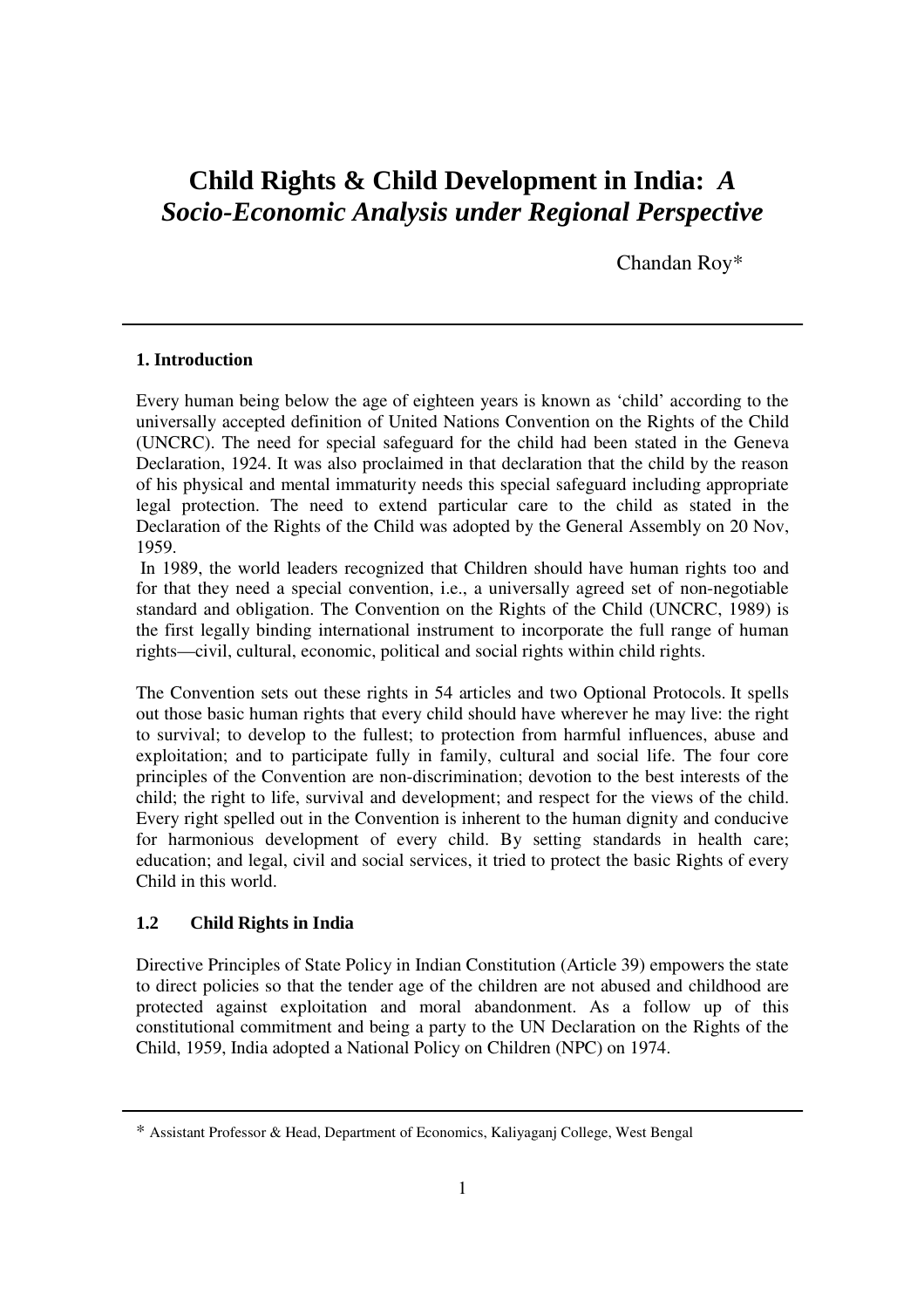The NPC (1974) reaffirmed the constitutional provisions and authorized the State to provide adequate service to children through the period of their growth in order to ensure their full physical, mental and social development. Consequently, Child Labour (Prohibition & Regulation) Act, 1986 came into force debarring the children below 14 years of age into any work or occupations.

Being the signatory of the UNCRC (1992), India has globally recognized the Child Rights as binding constraint. After ratification of the UNCRC in 1992, India changed its law on juvenile justice [Juvenile & Justice (Care & Protection) Act, 2000] to ensure that every person below the age of 18 years of age, who is in need of care of protection, is entitled to receive it from the state.

The National Commission for Protection of Child Rights (NCRC) was set up in March 2007 under the Commission for Protection of Child Rights Act, 2005. The Commission's responsibility is to ensure that all laws, policies, programs and administrative mechanisms are in consonance with the Child Rights perspective.

The constitution of India, as of now, guarantees all the children certain rights which include

- (i) Right to free and compulsory elementary education for all children between the age group 6-14 years. (Article 21A)
- (ii) Right to be protected from any hazardous employment till the age of 14 years (Article 24)
- (iii) Right to be protected from being abused and forced by economic necessity to enter occupation unsuited to their age or strength [Article 39(e)]
- (iv) Right to equal opportunities and facilities to develop in a healthy manner and in condition of freedom and dignity and guaranteed protection of childhood and youth against exploitation and against moral and material abandonment  $[Article 39(f)]$

Besides the children have rights as equal as all other adult citizens of India, the important few are as follows:

- 1. Right to Equality (Article 14);
- 2. Right against Discrimination (Article 15);
- 3. Right to Personal Liberty and Due Process of Law (Article 21)
- 4. Right to being protected from being trafficked and forced into bonded labour (Article 23);
- 5. Right of Weaker Sections of People to be protected from Social Injustice and all forms of exploitations (Article 46);

However, despite having so many legal instruments the children in India are still not secured. Several indicators are showing how the Child Rights are being violated in different parts of our country whose plausible social and economic consequences would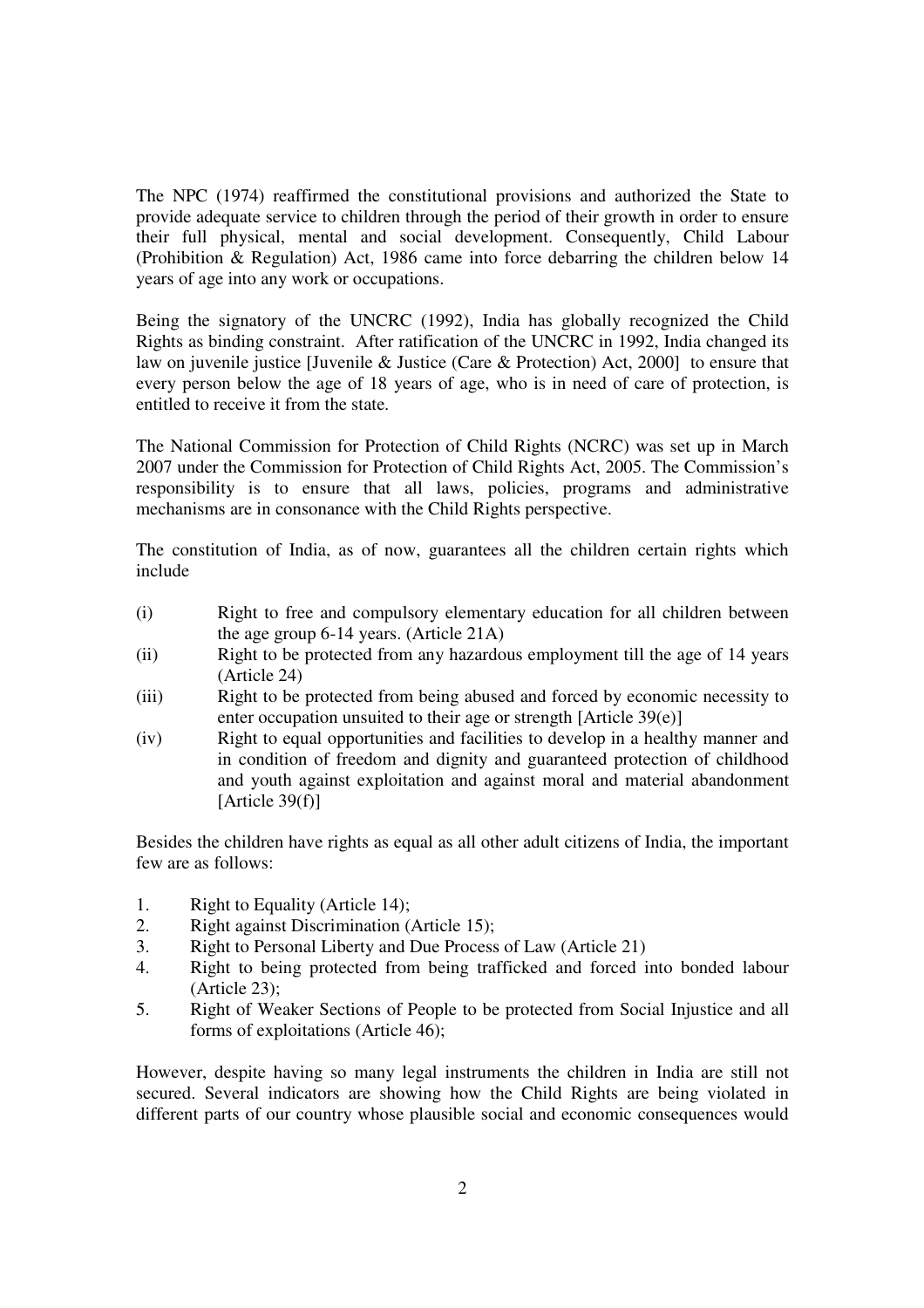be more dangerous. This paper within its limited scope of approach would attempt to find out those loophole zones where more care should have to be given to prevent those Rights violators. The chief objective of this paper is to recommend few policy restructuring measure in order to make this nation a child rights protected economy.

#### **2. Critical Situations related to Child Rights Protection in India**

Despite having so many Child Rights protecting measures, millions of children in India is facing multi- dimensional problems in several spheres of their lives. India is home for more than one billion people of which 42 percent are children and that constitute 19 percent of world's children population. Globalization and liberalization have speeded up the development pace but at the same time this section remains almost within exclusion group. Not only the children from the downtrodden or marginal sections were deprived the fruits of success, the violations of Child Rights have been prominent in middle class and elite class too. This analysis will be in the context of recent political and economic scenario of the country when the post globalization impacts have been perceived in different sections of the nation. I wish to carry forward how this impact analysis on Child Rights under several perspectives, like Health, Education & Labour, and Abuse. The specific objective of this section would be to determine the loopholes and lacuna within the existing policy of each of these categories.

### **2.1 Child Rights & Child Health**

Indians constitute 16 percent of the world population, where every  $3<sup>rd</sup>$  malnourished and 2<sup>nd</sup> underweight child of the world is born. Every 3 out of 4 children are anaemic and every second new born baby has reduced listening capacity due to iodine deficiency. Thus the health issue continues to be the grave concern for our economy and environmental degradation due to industrialization and other economic development and pollution lead to a further deterioration in child's health.

Various evidences are found where children suffer from malnutrition or die out of starvation or preventable diseases. According to UNSAIDS, there are 170,000 children infected by HIV/AIDS in India. Even juvenile diabetes is reported to be taking on pandemic proportions.

The broad indicators chosen here to reveal the that health rights of the children have been adequately taken care, are

- (i) Child Survival Rate ( %of children who survive at the age of 3yeras)
- (ii) Immunization ( % of children who are fully immunized)
- (iii) Nutrition ( % of children who are not under weight)

Child Survival Rate is an important health indicator in demonstrating Child Rights towards health protection. However, before being survived, he is heading for disaster due to poor antenatal care and maternal under nutrition. About one third of expectant mothers in India are deprived from tetanus vaccine, an important defense against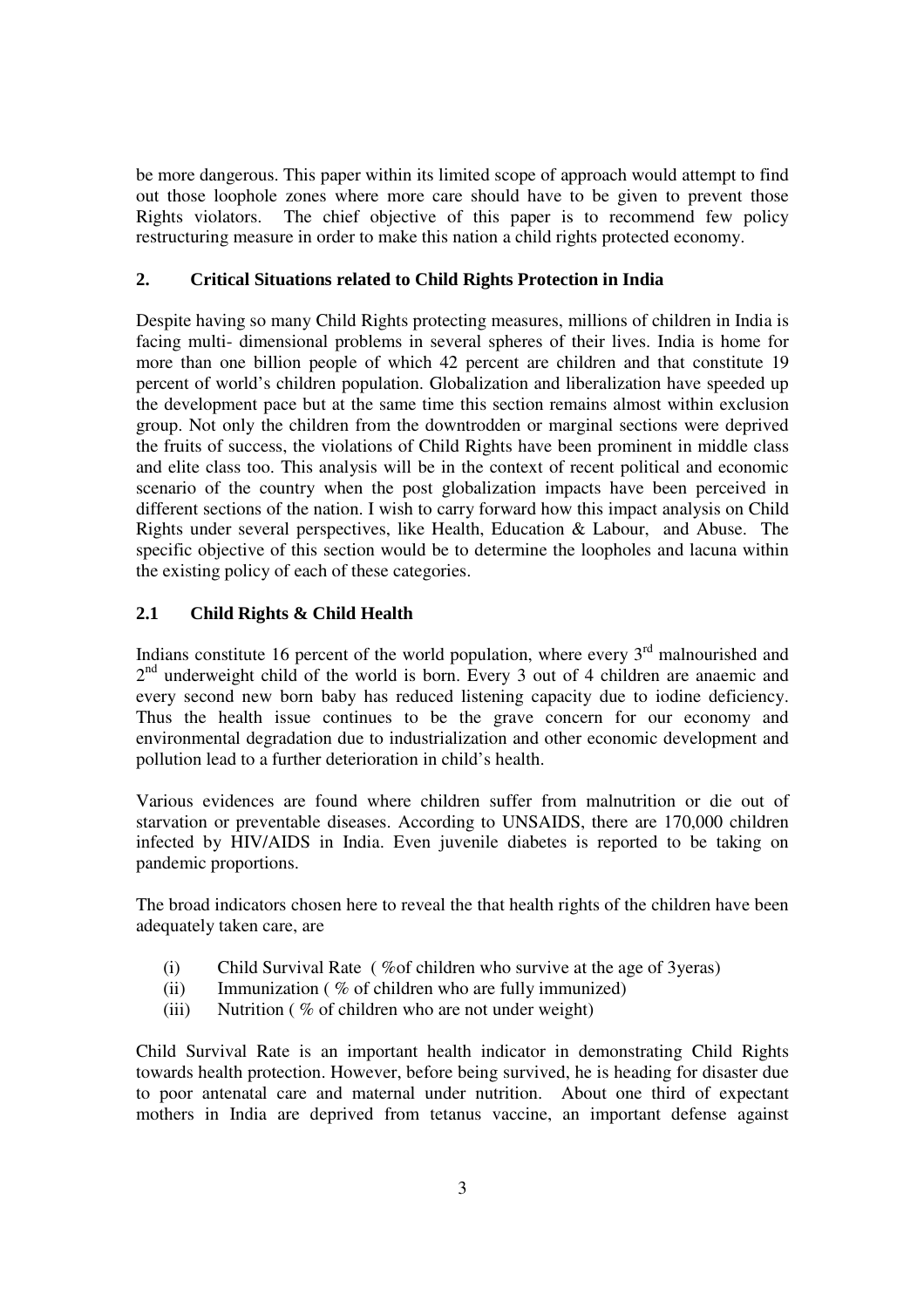infection at birth. The raises the propensity of IMR and Child Survival Rate declines. IMR has steadily declined in India in last sixty years (1950-2010). From about 150 per 1000 live births , it declined to 80 per 1000 live births in 1990, and to 68 in 2000 and 50 in 2009. The average decline per year up to 2005 was 1.5 points and from 2005 to 2009 the average annual decline was 2 points. The states like Kerala, TamilNadu, Maharashtra, Delhi and West Bengal have succeeded in achieving MDG (Millennium Development Goals) targets , i.e., 42 by 1000.

 Immunisation is another indicator which ensures child's right to life through its early preventive plan of action. In 2005-06 , Tamil Nadu (80%) topped among others in vaccination coverage, followed by Goa, (79%), Kerala (75%), Himachal Pradesh (74%), Sikkim (70), while the bottom rankers are Nagaland (21%), Uttar Pradesh (23%), Rajasthan (27%), Arunachal Pradesh (28%), Assam (32%), Bihar (33%), Jharkhand(35%), Madhya Pradesh(40%). Due to this regional inequality, the national average indicator dips down to 44%.

Nutrition is also an important indicator of Child's Right towards right to Life and development. Globally, one third of child's death is attributable to the under- nutrition of children and expectant mothers. Here, we consider the percentage of children who are not under weight as an indicator of 'Nutrition'. In 2005-06, 54% children under age 3 years are not underweight, where underweight children are more prevalent in Madhya Pradesh, Jharkhand, Bihar, Chattisgarh, Uttar Pradesh, and Rajasthan. The well performing states are all North-eastern states and Kerala, Tamil Nadu, Punjab and Jammu Kashmir.

| <b>States</b> | <b>Survival Index</b> |         | <b>Nutrition Index</b> |         | Immunization       |         | <b>Child Health</b> |         |
|---------------|-----------------------|---------|------------------------|---------|--------------------|---------|---------------------|---------|
|               | (% of children who    |         | (% of child under      |         | <b>Index</b>       |         | Index               |         |
|               | survive to age 5)     |         | age 3 who are not      |         | (% of children who |         | (CHI)               |         |
|               |                       |         | underweight)           |         | are fully under    |         |                     |         |
|               |                       |         |                        |         | vaccination        |         |                     |         |
|               |                       |         |                        |         | coverage)          |         |                     |         |
|               |                       |         |                        |         |                    |         |                     |         |
|               | 98-99                 | $05-06$ | 98-99                  | $05-06$ | 98-99              | $05-06$ | 98-99               | $05-06$ |
| AP            | 91.6                  | 94.7    | 62                     | 63      | 59                 | 46      | 70.8                | 67.9    |
| Assam         | 91.1                  | 93.4    | 64                     | 60      | 17                 | 32      | 57.4                | 61.8    |
| Bihar         | 89.5                  | 93.8    | 46                     | 42      | 11                 | 33      | 48.8                | 56.3    |
| Chhatsigarh   | Undivided             | 92.9    | undivided              | 48      | Undivided          | 49      |                     | 63.3    |
| Gujarat       | 91.5                  | 95      | 55                     | 53      | 53                 | 55      | 66.5                | 67.7    |
| Haryana       | 92.3                  | 95.8    | 65                     | 58      | 63                 | 65      | 73.4                | 72.9    |
| HP            | 95.8                  | 96.4    | 56                     | 64      | 83                 | 74      | 78.3                | 78.1    |
| J&K           | 92.0                  | 95.5    | 66                     | 71      | 57                 | 67      | 71.7                | 77.8    |
| Jharkhand     | undivided             | 93.1    | Undivided              | 41      | Undivided          | 35      |                     | 56.4    |
| Karnataka     | 93.0                  | 95.7    | 56                     | 59      | 60                 | 55      | 69.7                | 69.9    |
| Kerala        | 98.1                  | 98.5    | 73                     | 71      | 80                 | 75      | 83.7                | 81.5    |
| Maharashtra   | 92.3                  | 96.2    | 50                     | 60      | 78                 | 59      | 73.4                | 71.7    |

**Table 1: Regional Contrast & Progress in Child Health Index in India [During 1998-99 to 2005-06]**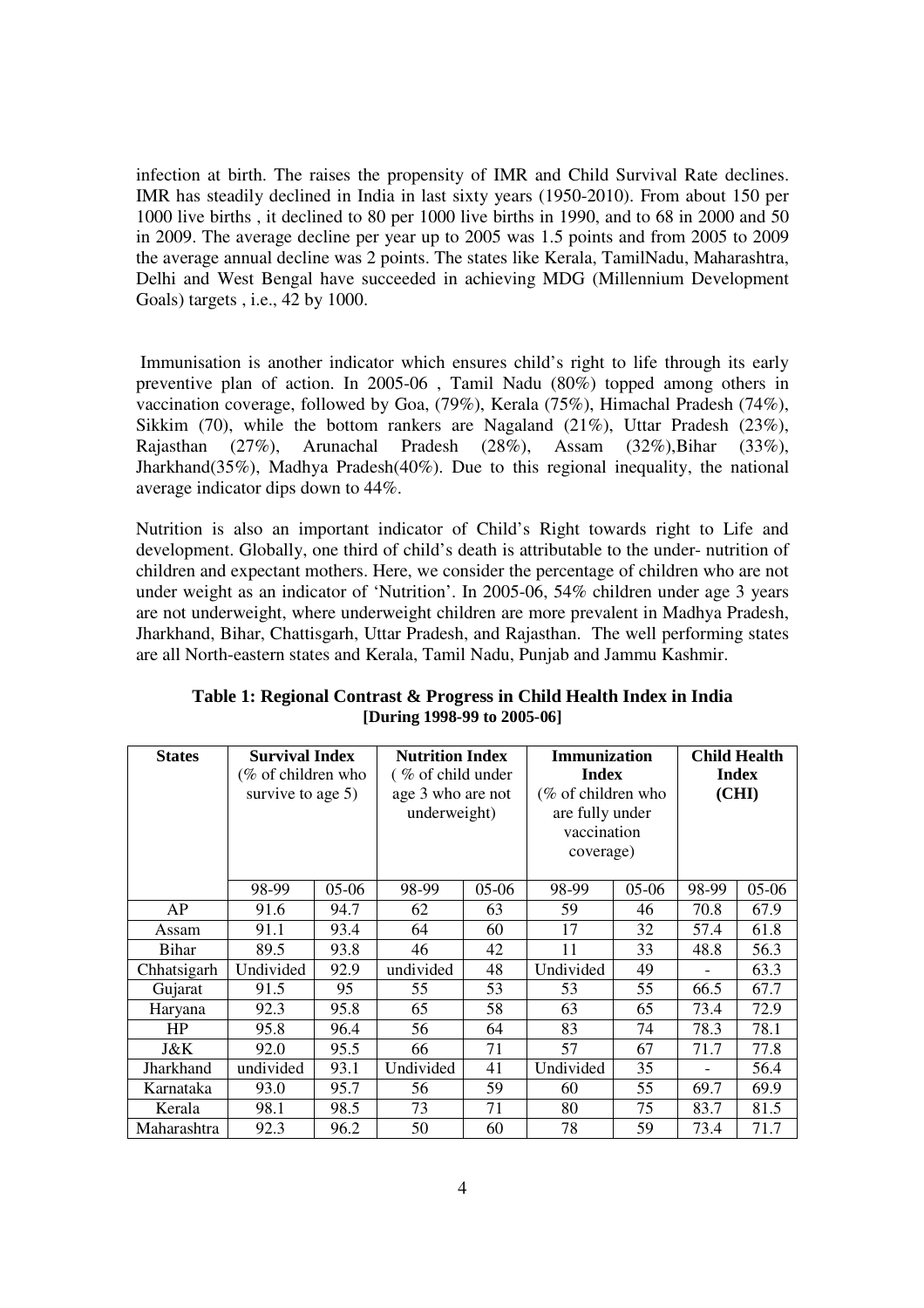| MP           | 86.2      | 93   | 45        | 40 | 22        | 40 | 51.1                     | 57.7 |
|--------------|-----------|------|-----------|----|-----------|----|--------------------------|------|
| Orissa       | 89.6      | 93.5 | 46        | 56 | 44        | 52 | 59.8                     | 67.2 |
| Punjab       | 92.8      | 95.8 | 71        | 73 | 72        | 60 | 78.6                     | 76.3 |
| Rajasthan    | 88.5      | 93.5 | 49        | 56 | 49        | 27 | 62.2                     | 58.8 |
| Tamil Nadu   | 93.7      | 97.0 | 63        | 67 | 89        | 81 | 81.9                     | 81.7 |
| UP           | 87.8      | 92.7 | 48        | 53 | 21        | 23 | 52.3                     | 56.2 |
| Uttaranchal  | Undivided | 95.8 | undivided | 62 | Undivided | 60 | $\overline{\phantom{a}}$ | 72.6 |
| WВ           | 93.2      | 95.2 | 51        | 56 | 44        | 64 | 62.7                     | 71.7 |
| <b>INDIA</b> | 90.5      | 94.3 | 53        | 54 | 42        | 44 | 61.8                     | 64.1 |

Source : Compiled from Info Change News & Feature, 2007, online data;

The above table gives a comprehensive picture about how the Child Health Index has shown a tardy progress rate during 1998-99 to 2005-06, ie., in the post globalization period. Health is the most prioritized issue so far as Child Development is concerned, but the growth rate in this section is far from satisfactory level. Tamil Nadu and Kerala are two prominent states in providing the health services to their children, but during this period their growth rate is quite disheartening mainly due to dismal performance in Immunization Index. Bottom ranking states in Child Development, like Bihar, UP, MP have shown substantial mark of progress, though Rajasthan has retarded back in growth trajectory. West Bengal has remarkably improved its position in every child-health related indices during the stated period.

The growth pattern in health indices has shown regional diversification and unbalanced development. The constitution lays adequate emphasis regarding the duties of States with respect to Health Care, but till now there exists no single law addressing the issue of Public Health. Ministry of Health & Family Welfares focus only on reproductive health and safe motherhood or to the extent of child survival. The other health needs of the children are left to be addressed by Country's Primary Health care System, which suffers from its own inherent weaknesses. The Government of India has announced Health Policy 2000 where children could not find an exclusive category to be mentioned. Thus the Child Rights on Health issues have already been jeopardized.

#### **2.2 Child Labour & Education Situation & Child Rights**

Child education has an intrinsic link with child labour as most of the situation the performance of the former is obstructed by the latter. Although school going child labour is not uncommon in our country and in fact 8% of our school going children between the age group 10-14 years is child labour. Whereas the children who do not go to school and work as a child labour is 4% of the total child population in the age group between 10-14 years.

What ever may be the situations, either its economic compulsion or dire family necessity child labour even for the school goers are indicators of non-development and against to the Child Labour (Prohibition) Rights. On the other hand the Right to Education Act 2009, that came into force on April1, 2010, has entrusted full responsibility to the government for providing free and compulsory education to all the children between 6-14 years of age.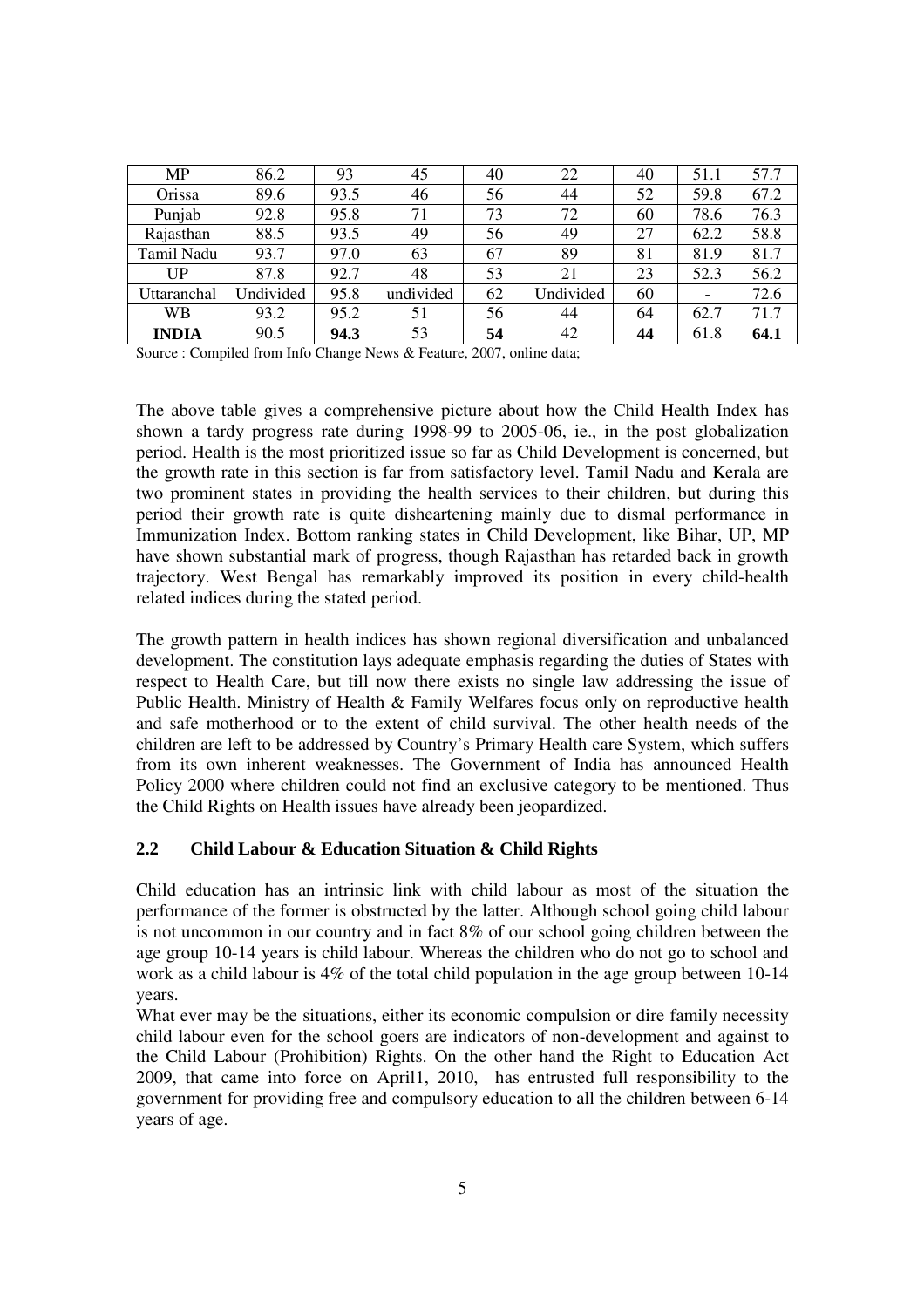IHDS (2004-05) shows that only 11 percent of children within the age group 10-14 years are employed within labour force to do various kinds of work including work on family farm, care for animals, work for a family business and wage work.

Regional variation is also observed in this education-labour sector and we intend to introduce a composite index of Child Development in Education(CDE) which at a time takes care about the Child Labour issues, and call it CDE Index.

#### CDE Index  $=$  % of School Going Children within certain age group % of Child Labour within that age group

CDE index can capture both the enrolment drive as well as the child labour situation at a time, as both are equally important to safeguard the child rights. If higher enrolment upgrades the value of the indicators, higher child labour can equally degrade its value. Now if any region fares good in enrolment as well as can control the social problem like child labour, the value of the Index would be magnified, signifying the twin success of that particular region. On the basis of the 2001 census data, we have derived CDE Indices for major states of India.

| <b>States</b>        | % of School      | % of Child           | <b>CDE</b>   | <b>CDE</b>              |
|----------------------|------------------|----------------------|--------------|-------------------------|
|                      | Goers within 10- | <b>Labour within</b> | <b>Index</b> | <b>Rank</b>             |
|                      | 14 age group     | 10-14 age group      |              |                         |
|                      | $(2004-05)$      | (2001)               |              |                         |
| Andhra Pradesh       | 85               | 13.8                 | 6.2          | 15                      |
| Assam                | 77               | 8.7                  | 8.9          | 10                      |
| <b>Bihar</b>         | 74               | 8.8                  | 8.4          | 11                      |
| Gujarat              | 85               | 7.8                  | 10.8         | 7                       |
| Haryana              | 89               | 8.2                  | 10.9         | 6                       |
| Himachal             | 96               | 12.6                 | 7.6          | 12                      |
| Pradesh              |                  |                      |              |                         |
| Karnataka            | 89               | 11.8                 | 7.5          | 13                      |
| Kerala               | 100              | 0.6                  | 166.7        | $\mathbf{1}$            |
| Madhya               | 84               | 12.0                 | 7.0          | 14                      |
| Pradesh              |                  |                      |              |                         |
| Maharastra           | 92               | 5.9                  | 15.6         | $\overline{\mathbf{4}}$ |
| Orissa               | 80               | 7.8                  | 10.3         | 8                       |
| Punjab               | 90               | 5.2                  | 17.3         | $\overline{2}$          |
| Rajasthan            | 79               | 14.6                 | 5.4          | 16                      |
| Tamil Nadu           | 95               | 5.7                  | 16.7         | 3                       |
| <b>Uttar Pradesh</b> | 84               | 6.8                  | 12.4         | $\overline{\mathbf{5}}$ |
| <b>West Bengal</b>   | 79               | 8.6                  | 9.9          | 9                       |
| India                | 85               | 8.7                  | 9.7          |                         |

|  | Table 2: Regional Contrast in CDE Index in India |  |
|--|--------------------------------------------------|--|
|  |                                                  |  |

Source : Population census, 2001; India Human Development Survey 2004-05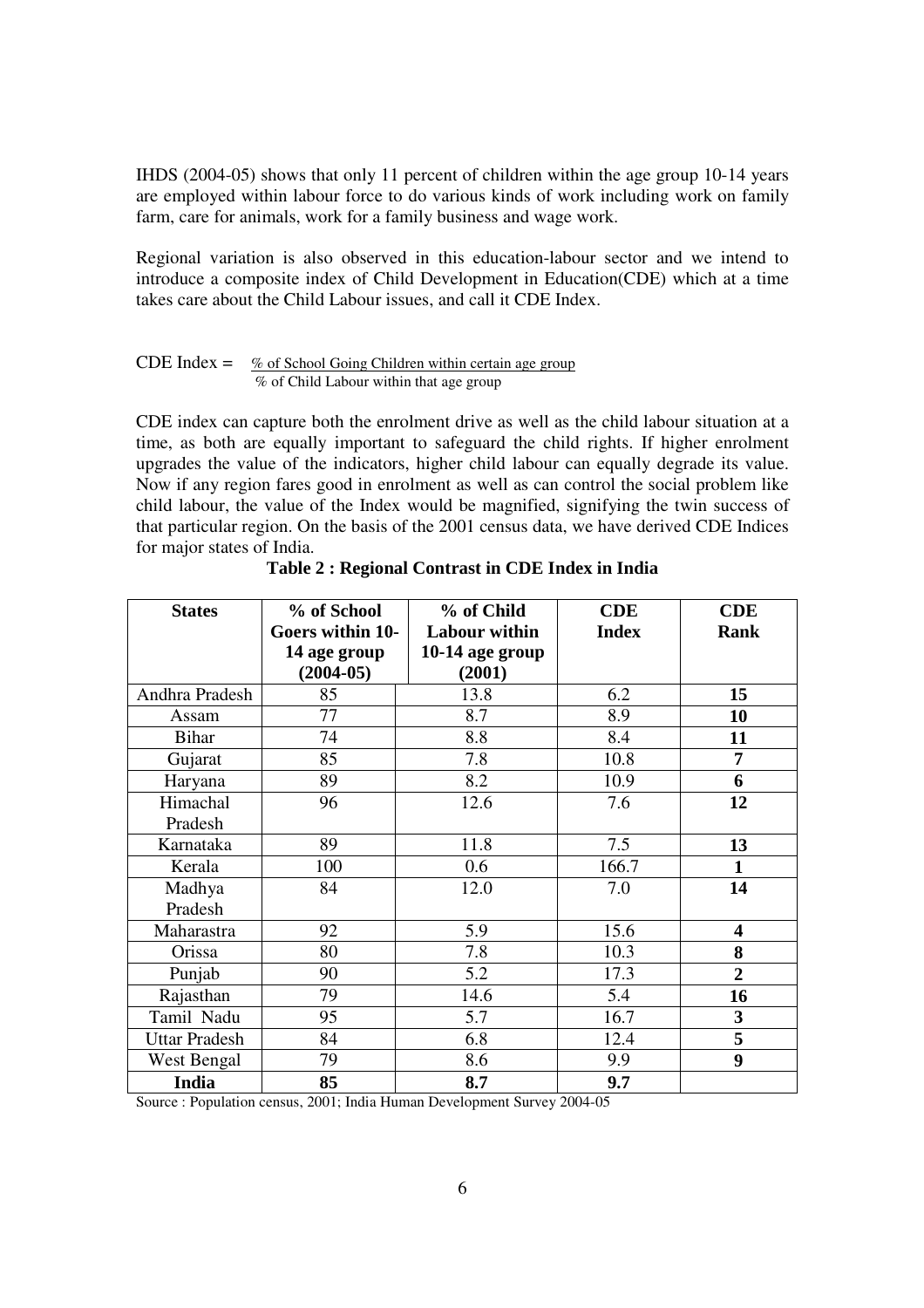The above table gives a portray of regional contrast in Child Development in Education Index. The State like Kerala has come up with a magnified value of the CDE Index as the state has made remarkable progress in both the sector, i.e., cent percent enrolment with minimal percent of child labour. The other good performing states are Punjab, Tamil Nadu and Maharastra. Rajasthan is the worst performing state in education sector, where child labour is also rampant. The other bad performers are Andhra Pradesh, Madhya Pradesh, Karnataka, Bihar and Assam. Himachal Pradesh is excelling in enrolment, but significant incidence of child labour has degraded its CDE Rank.

#### **2.3 Child Protection Rights & Child Abuse**

The Constitution of India recognizes the vulnerable position of children and need for their right to protection. Following the doctrine of protective discrimination special attention to children has been provided so that necessary and special laws and policy could be made of to safe guard their rights. But till now, Child Abuse is rampant in our country and the existent laws and rights are not adequate enough to safe guard the interests of the children. A large amount of Child Abuses are even not penalized due to non-existent of specific provisions of Indian Penal Code. For instance, there are no specific provisions of law for dealing with sexual harassment of male children.

Ministry of Women and Child Department has conducted one study on 2007 in few major states of our country and has reported high incidence of different types of abuses of children in our country. Four indicators were chosen by MWCD to fathom the extent of abuse, which include

- (i) *Physical Abuse* Slapping, kicking, Beating with stave/ stick, Pushing, Shaking;
- (ii) Sexual Abuse which include two forms
	- a. Severe Form : Sexual Assault, Making the child fondle the private body parts , making the child exhibit private body parts, photographing a child in nude;
	- b. Other Form : Forcible kissing, Sexual Advances, during Travel / Marriage situations, children forced to view private body parts, children forced to view pornographic materials
- (iii) Emotional Abuse : Humiliation which includes harsh treatment, ignoring, shouting or speaking loudly, using abusive language; Comparison between siblings or other children;
- (iv) Girl Child Neglect : Lack of attention compared to brothers, less share of food, Sibling care by the child, Gender discrimination;

On the basis of the MWCD (2007) collected data on selected states of the country, we are trying to find out "Child Abuse Index" by simply putting equal average to each abuse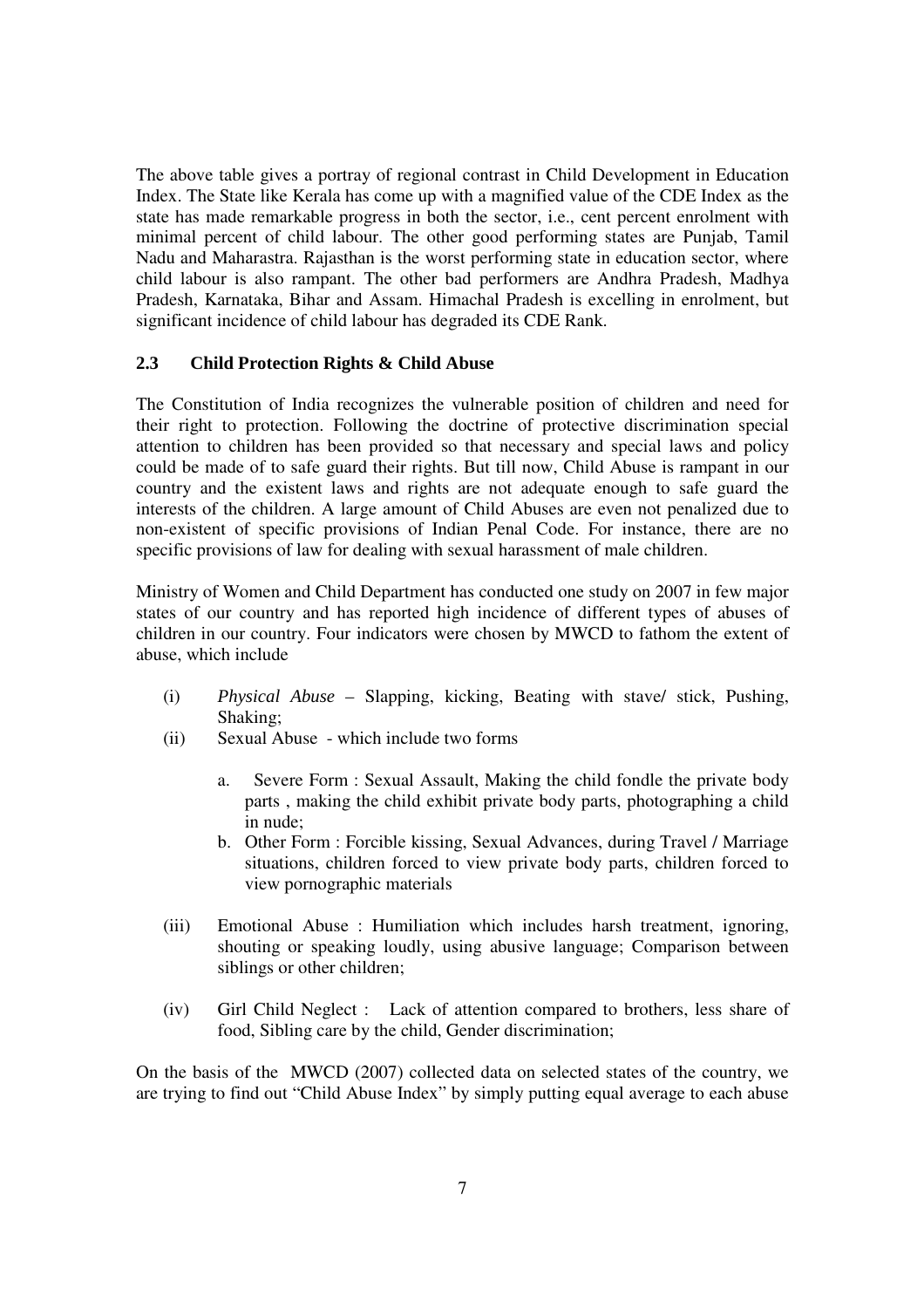category. Our motto in this section is to find out the greater child abused states and thereby finding out the socio economic reasons behind that.

| <b>States</b>    | <b>Physical</b> | <b>Sexual Abuse</b> |               | <b>Emotional</b> | Girl                           | <b>Child</b>                                   | <b>CRA</b>     |
|------------------|-----------------|---------------------|---------------|------------------|--------------------------------|------------------------------------------------|----------------|
|                  | Abuse           | Severe<br>Form      | Other<br>Form | <b>Abuse</b>     | <b>Child</b><br><b>Neglect</b> | <b>Reporting</b><br><b>Abuse</b><br>(CRA)Index | Rank           |
| AP               | 63.7            | 33.9                | 72.8          | 47.2             | 51.5                           | 53.8                                           | 3              |
| Assam            | 84.7            | 57.3                | 88.3          | 71.3             | 70.2                           | 74.3                                           | 1              |
| <b>Bihar</b>     | 74.7            | 33.3                | 67.6          | 53.8             | 67.3                           | 59.3                                           | $\overline{2}$ |
| Gujarat          | 68.5            | 7.3                 | 47.9          | 46.9             | 79.9                           | 50.1                                           | 5              |
| Kerala           | 56.1            | 17.7                | 44.8          | 40.7             | 61.6                           | 44.2                                           | 8              |
| <b>MP</b>        | 63.4            | 9.9                 | 33.3          | 60.2             | 79.5                           | 49.2                                           | 6              |
| Maharastra       | 68.1            | 9.8                 | 40.7          | 50.9             | 72.8                           | 48.5                                           | 7              |
| Rajasthan        | 51.2            | 10.8                | 29.4          | 32.4             | 87.2                           | 42.2                                           | 9              |
| Uttar<br>Pradesh | 82.8            | 5.98                | 35.8          | 47.2             | 85.9                           | 51.5                                           | 4              |
| West<br>Bengal   | 55.6            | 17.2                | 32.3          | 41.6             | 52.4                           | 39.8                                           | 10             |

**Table 3: State Wise % of Children Reporting Abuses & CRA Index in India** 

Source: Study on Child Abuse : India (2007), Ministry of Women & Child Development;

From the above table, it is quite clear that Assam is the most Child Abused state among the above ten states and according to the children report basis, followed by Bihar, Gujarat and Uttar Pradesh. West Bengal is worst affected by Child Abuse. Rajasthan has also occupied a comfortable position after West Bengal , though the mag

nitude of Girl Child Neglect (which is supposed to be one of the vital components of this Child Abuse) is quite high. Sexual Abuse, specially the severe form , which is supposed to be the worst from of abuse is highest in Assam , followed by Bihar and Andhra Pradesh, while UP and MP are comparatively better according to this reported abuse statistics.

#### **2.4 Relation between Different Child Development Indicators**

In the foregoing sections we have elaborated situations of children in different regions of India and try to perceive the legislative gap and implementation gap. Now we try to measure whether there exists any association between different indicators. For instance, the state which is doing better in Health is also doing better in Education or not. We apply Spearman's Rank Correlation Coefficient and the deduced value of Rank Correlation Coefficient is as follows:

R Squared (Health, Education) =  $0.53$ 

This means a moderately positive association between Health and Education is visible across the states of India.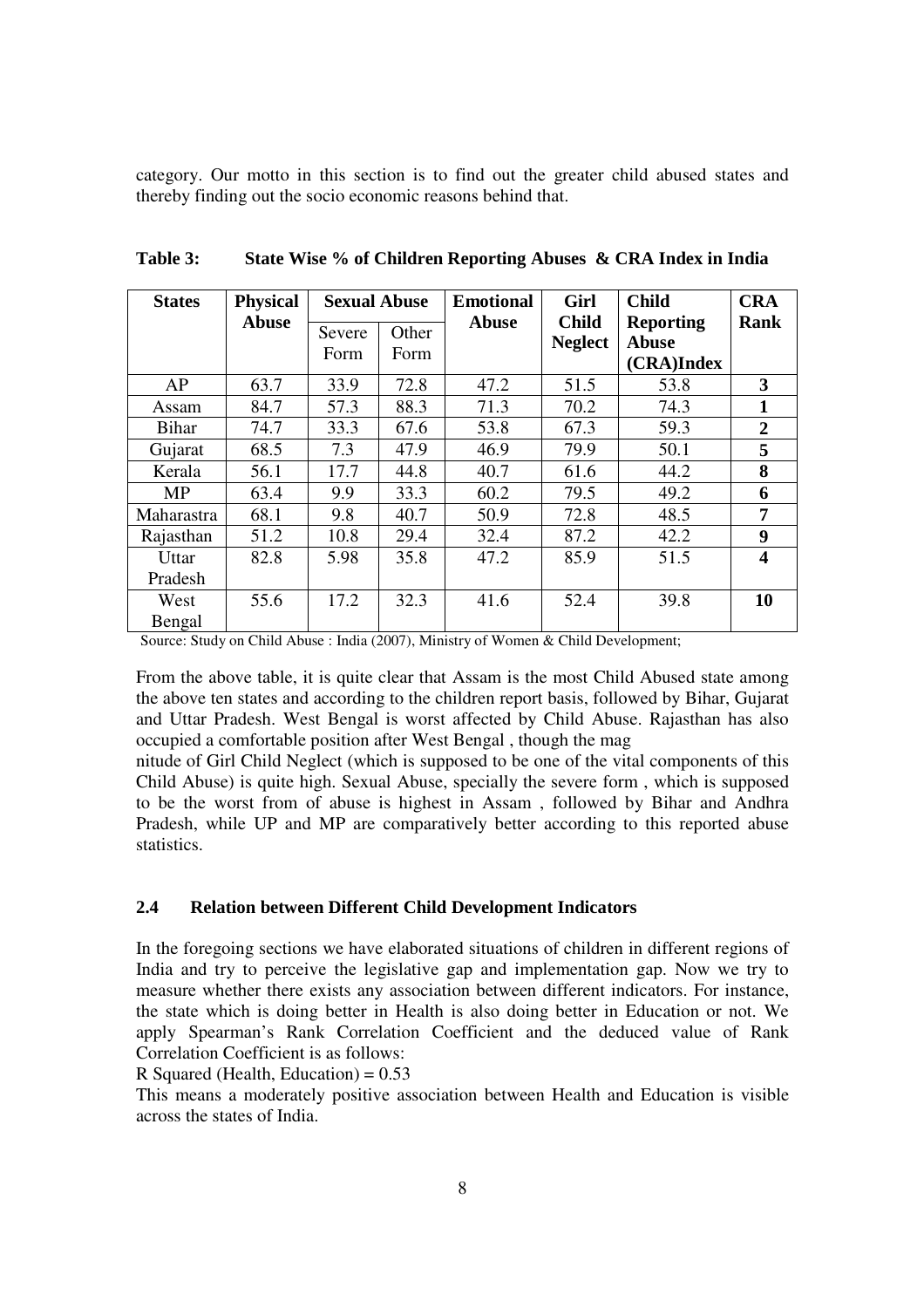Now, we are trying to find out the relation between Health Indicators and Abuse Indicator as well as Education Indicator and Abuse indicator. Good Health indicators indicate the children are comparatively better off so much as their health status is concerned provided the child abuse, which happens to be a common but secret incidence in a child's life is within tolerable limit. The Speareman's Rank Coreelation between Ranks of CHI & CRA Indices are as follows:

R Squared (Health, Abuse) = - 0.41

Thus there exists an inverse relation between the indices, which ensures good health is seen with less abuse. But the negativity magnitude is not strong enough, which is our point of apprehension.

On the other hand the relationship between Education Indicators and Abuse indicators is

R Squared (Education, Abuse) = - 0. 1

This is somehow more point of worry. The very low magnitude of the coefficient justifies Education (which includes the Child Labour impact) and Abuse may go hand in hand. In case of Child Labour abuse may take place in outside-working place, while in case of education abuse has almost become a common incidence. Starting from School teachers' ruthless beatings to school going children to emotional and sexual assault has made this magnitude so low. Although child abuse within domestic territory can never be undermined.

#### **3**. **Way Ahead**

In the preceding section, we have made a situational analysis of children in perspective of their health, education (& child labour), and abuse. The level of child mortality, child under nutrition, non–attendance of school, involved as child labour, being sexually or other ways of abused are gross violations of child rights. Through constructing different types of indices, tries to measure the economic and social impact of the Rights contravention. Despite having quite a few numbers of rights, we have observed the appalling condition of children in several states. While in few cases non-provisions of suitable rights itself becomes a stumbling block for the safe guard of the children. The recommendations we like to make within this restricted perspective analysis are categorized below

- National Health Policy should have clear and separate focus for Children. Their problems should not be amalgamated with women.
- Each state should have different plans and visions for its own Child Health. No uniform approach would be beneficial since the regional contrast is the chief characteristics of Indian polity and economy.
- Child Rights always prioritize child health and states which are lagging behind in this category should be given special focus. Bihar Madhya Pradesh, Assam,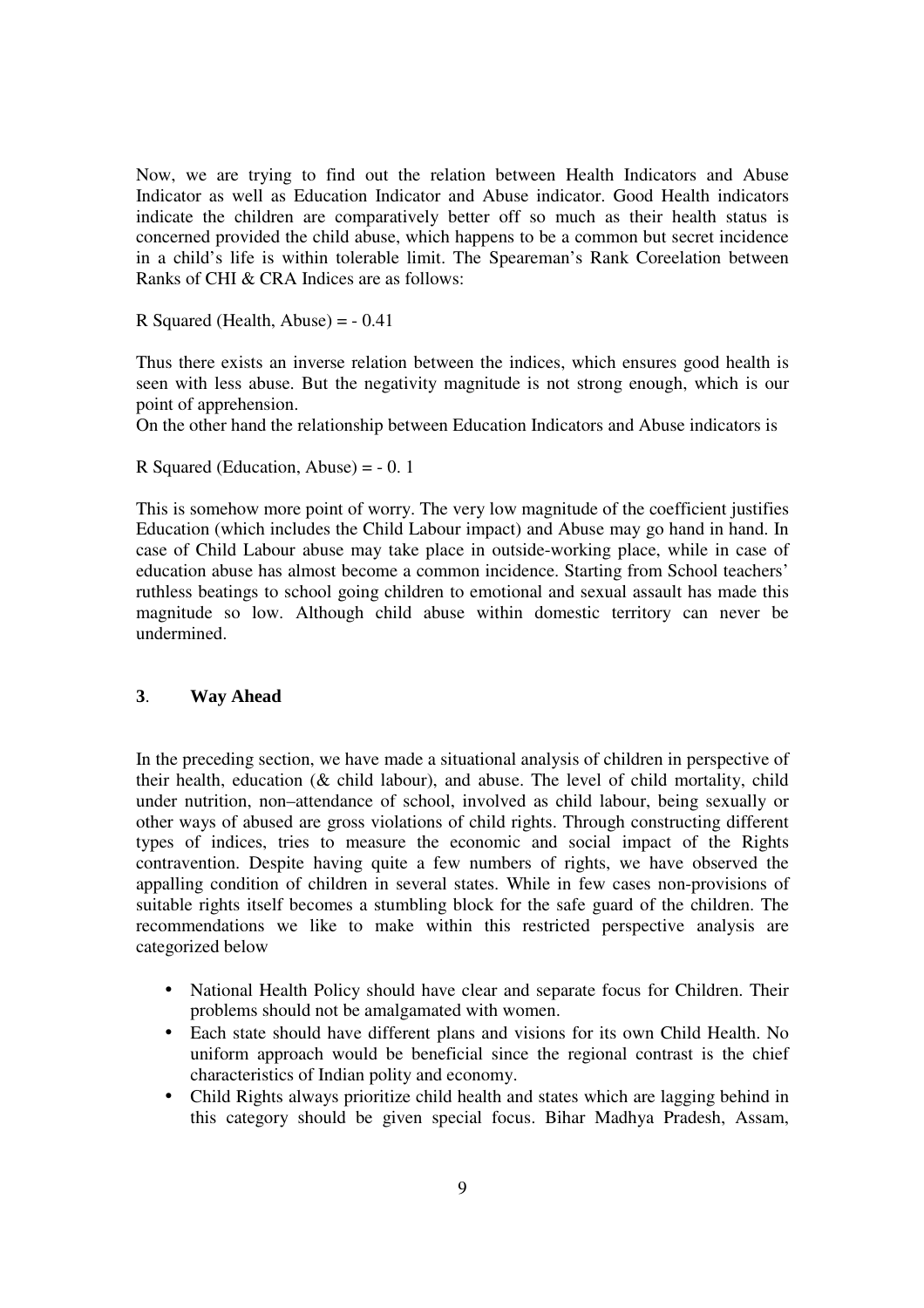Rajasthan and Uttar Pradesh ( BIMARU states) requires special thrust otherwise regional contrast will pull down the national average to a critical level oneday.

- Child education is often involved with another social curse, i.e., Child Labour. Despite existence of stringent laws, child labour is an observed phenomenon in our country. In some cases, the governance is weak, in some cases it is due to dire economic necessity. Whatever may be the situation exploitation is unequivocally rampant. Unless this social curse is taken care of , universalisation of education will never be achieved under Right to Education. There for both the rights (Child Labour Prohibitive Right, Right to Education ) should be adequately taken care of not only by Central or State Government by local government at Panchayat Level.
- Abuse is another kind of right violating activities which impedes the mental growth of the children. Indian constitutions have not yet constituted any rights to safe guard the children against these perverts and violators. Protection of Children from Sexual Offences Bill 2011, has been passed in Rajya Sabha very recently. Hopefully the bill would be a step forward in creating child-sensitive jurisprudence.
- Educational institutions, Print and Electronic media should come forward to make the children about their own rights, so that they can protest or report incase of right contravention.

We want to conclude with the hope that the analysis would put a spotlight on the state governments so that the good performing states feel emboldened for their achievement and poor performers are compelled to rectify their faults

#### **Reference:**

- Behavioural Science Centre (2005-06) : Baseline Survey : Child Rights of Banaskantha District, St. Xaviers Non Formal Education Society, Ahmedabad
- Bhakhry S. (2006) : Children in India & their Rights, National Human Rights Commissions , New Delhi
- Census of India (2001) : National Population Census Data, Office of the Registrar General, Govt. of India
- Citizens' Initiative for Rights of Children under Six (2006) : Focus on Children Under Six, Abridged Report, December, 2006.

CRC (1989) : Conventions of the Rights of the Child, 1989

- Crime in India (2004) : NCRB, Ministry of Home Affairs, Government of India
- Desai S.B., Deubey A. et al. (2010) : Human Development in India : Challenges For A society in Transition, Oxford University Press, Delhi
- Ganguly T. E. (2004) : Combat Law, Volume 3, Isue 1
- General Assembly, Fourteenth Session : Declaration of the Rights of the Child (1959), Official Records, Supplement No.11 & 11A
- Indus, Child Labour Project (2007) : Child Labour Facts & Figures : An Analysis of Census 2001, International Labour Organization & Gov. of India
- Kaul Venita & Sankar Deepa (2009) : Early Childhood Care & Education India, National University of Education, Planning & Administration, New Delhi
- Krishnan, Sunita & Jose V. (2000) : A Situation Report: Trafficking for Commercial Sexual Exploitation in India
- MWCD (2007) : Study on Child Abuse : India 2007, Ministry of Wome and Child Development , Govt. of India
- MWCD (2011) : Report of the Working Group on Child Rights- For the  $12<sup>th</sup>$  five year plan, Ministry of Women & Child Development, Govt. Of India;